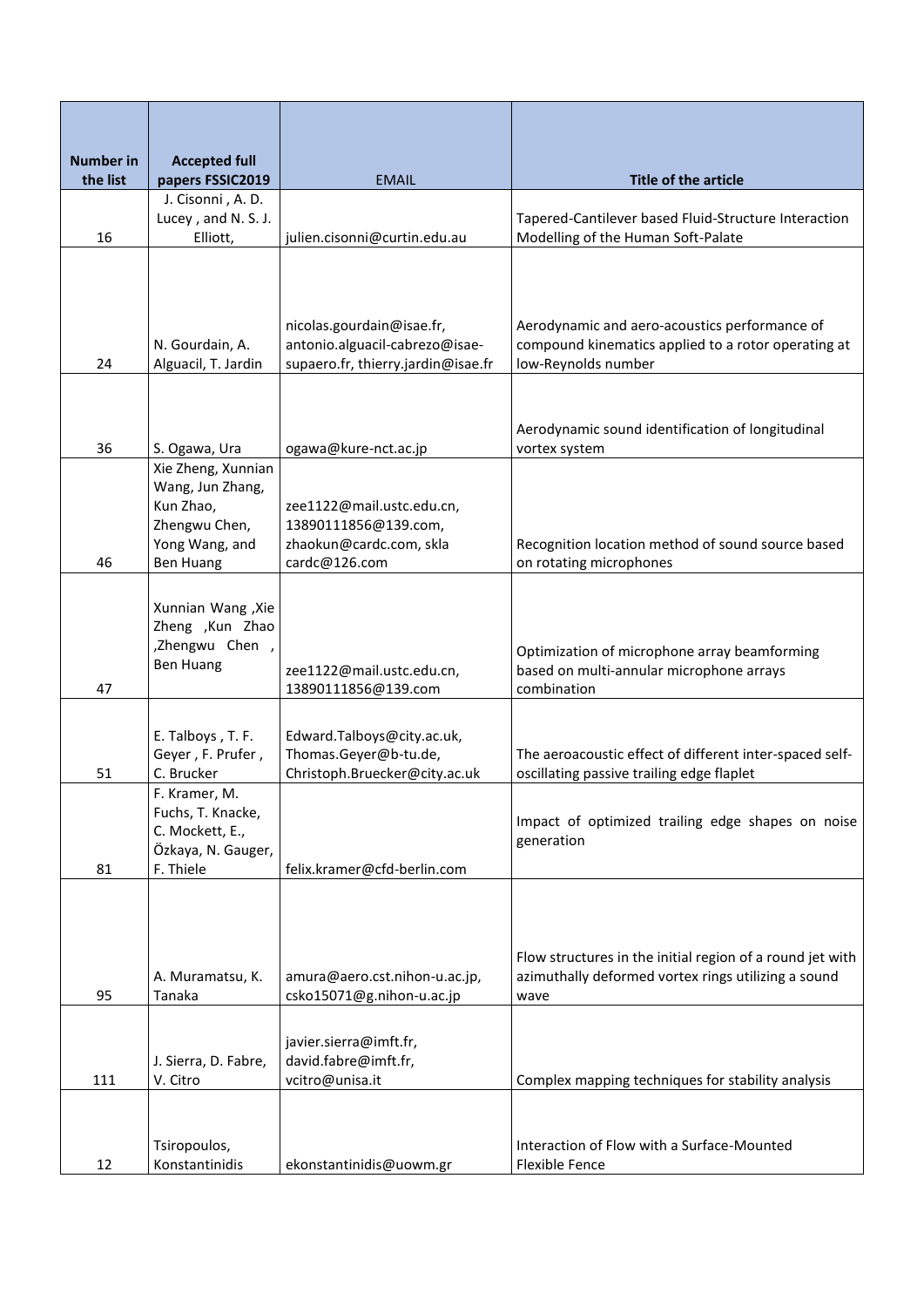|    |                                    | dolci@usp.br,                                        | Sensitivity analysis to a steady force for flow around                                        |
|----|------------------------------------|------------------------------------------------------|-----------------------------------------------------------------------------------------------|
| 20 | Dolci, Carmo                       | bruno.carmo@usp.br                                   | flexible-mounted bluff bodies                                                                 |
|    |                                    |                                                      |                                                                                               |
|    | Dusek, Wei Zhou,                   |                                                      | Solid-fluid interaction in path instabilities of                                              |
| 23 | Marein Chrust                      | dusek@unistra.fr                                     | sedimenting flat objects                                                                      |
|    |                                    |                                                      |                                                                                               |
|    |                                    |                                                      |                                                                                               |
|    |                                    |                                                      | A Static Aeroelastic Analysis of an Active                                                    |
| 26 | Delavenne,<br><b>Barriety</b>      | martin.m.delavenne@airbus.com                        | Winglet Concept for Aircraft Performances<br>Improvement                                      |
|    |                                    |                                                      |                                                                                               |
|    |                                    |                                                      |                                                                                               |
| 28 | P. Wang, C.W.<br>Wong, Yu Zhou     | cwwong@hit.edu.cn                                    | Influence of gap width on fluid-structure interaction<br>for a cylinder cluster in axial flow |
|    |                                    |                                                      |                                                                                               |
|    | Zhe Hui, Yang                      |                                                      | Analysis of Wing-tip Vortex of a Bird-like Morphing                                           |
| 37 | Zhang, Gang Chen                   | aachengang@xjtu.edu.cn                               | Wing using Numerical and Experimental Approaches                                              |
|    | Daniel Diaz,<br>Thierry Jardin,    |                                                      |                                                                                               |
|    | Nicolas Gourdain,                  |                                                      |                                                                                               |
| 39 | Frédéric Pons,<br>Laurent David    | daniel.diaz@univ-poitiers.fr                         | Impulsive Start-Up of a Deformable Flapping Wing at<br><b>Different Angular Conditions</b>    |
|    | Guanghao Chen,                     |                                                      |                                                                                               |
| 45 | Md. Mahbub.<br>Alam, Yu Zhou       | alamm28@yahoo.com                                    | Added Masses of Cylinders of Different Shapes                                                 |
|    |                                    |                                                      |                                                                                               |
|    | Tulsi Ram Sahu,<br>Gaurav Chopra,  |                                                      | Vortex-induced vibration of a circular cylinder at high                                       |
| 70 | Sanjay Mittal                      | smittal@iitk.ac.in                                   | Reynolds number                                                                               |
|    | Rameez<br>Badhurshah,              |                                                      |                                                                                               |
|    | Rajneesh                           | rameezib@iitb.ac.in,                                 |                                                                                               |
| 80 | Bhardwaj, Amitabh<br>Bhattacharya  | rajneesh.bhardwaj@iitb.ac.in,<br>bhattach@iitb.ac.in | Vortex Induced Vibrations With Bi-stable<br><b>Springs</b>                                    |
|    |                                    |                                                      |                                                                                               |
|    | Alexandre Giraud,                  |                                                      |                                                                                               |
|    | Cédric Raibaudo,<br>Martin Cronel, |                                                      |                                                                                               |
|    | Philippe Mouyon,                   |                                                      |                                                                                               |
|    | loav<br>Ramos, Carsten             | alexandre.giraud@novatem-                            | Camber setting of a morphing wing<br>With macro-actuator feedback                             |
| 85 | Doll                               | sas.com, cedric.raibaudo@onera.fr                    | Control                                                                                       |
|    |                                    |                                                      |                                                                                               |
|    | Sagar Mehta,                       |                                                      |                                                                                               |
|    | Amitabh                            |                                                      | A Hybrid Dual-Grid Level-Set Based Immersed                                                   |
| 87 | Bhattacharya, Atul<br>Sharma       | sbn.mehta@iitb.ac.in                                 | Boundary Method for Study of Multi-Phase Flows<br>with Fluid-Structure Interactions           |
|    | Daniel Dorogi,                     | aramdd@uni-                                          |                                                                                               |
|    | Laszlo Baranyi,                    | miskolc.hu,arambl@uni-                               |                                                                                               |
| 90 | Efstathios<br>Konstantinidis       | miskolc.hu, ekonstantinidis@uow<br>m.gr              | Effect of mass ratio on inline vortex induced<br>vibrations at a low Reynolds number          |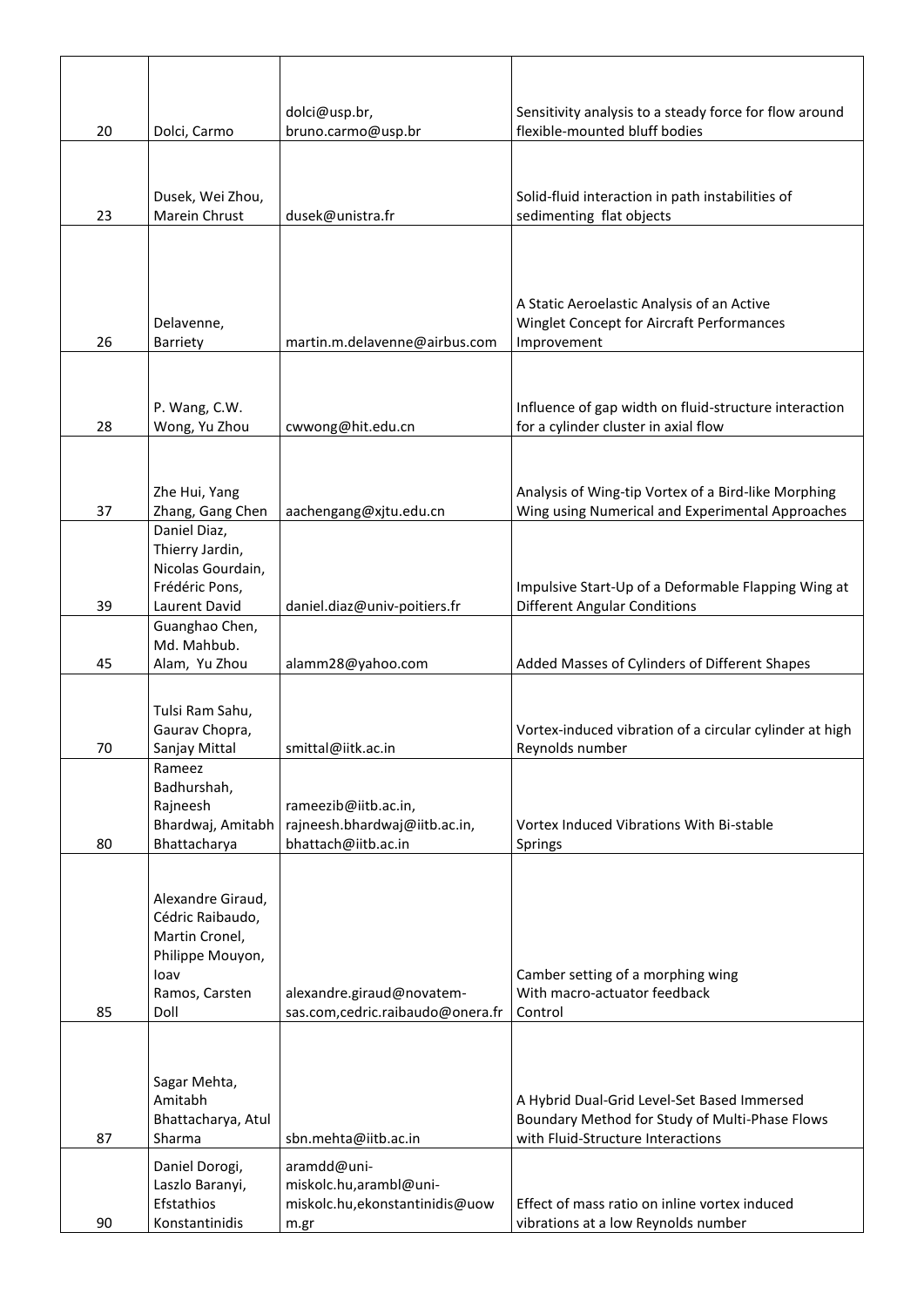|     | Herricos           |                                  |                                                          |
|-----|--------------------|----------------------------------|----------------------------------------------------------|
|     | Stapountzis,       |                                  |                                                          |
|     | Ioanna Lichouna,   |                                  |                                                          |
|     | Violetta           |                                  |                                                          |
|     | Koumoukeli,        |                                  |                                                          |
|     | Margarita          |                                  |                                                          |
| 94  | Stapountzi         | erikos@uth.gr                    | Damped Oscillations of Spherical Pendulums               |
|     | Georgios K.        |                                  |                                                          |
|     | Tairidis, Aliki D. |                                  |                                                          |
|     | Muradova,          | tairidis@gmail.com,              |                                                          |
|     | Georgios E.        | aliki@mred.tuc.gr,               | Shape control of flexible structures for morphing        |
| 106 | Stavroulakis       | gestavr@dpem.tuc.gr              | applications                                             |
|     |                    |                                  |                                                          |
|     |                    | jmi@pku.edu.cn                   |                                                          |
|     | M. Wu, M. Xu and   |                                  | Mixing Characteristics of a Flapping Jet of Self-        |
| 113 | J. Mi              |                                  | Excitation Due to a Flexible Film                        |
|     | S. Peng, S. L.     |                                  |                                                          |
|     | Tang, Md.          |                                  |                                                          |
|     | Mahbub Alam, Y.    |                                  | Flow-induced vibration characteristics of a fix-         |
| 114 | Zhou               | shunlin.tang88@gmail.com         | supported elastic wing                                   |
|     |                    |                                  |                                                          |
|     |                    |                                  |                                                          |
|     |                    |                                  |                                                          |
|     |                    | chenwengang123@mail.nwpu.edu     | Shape optimization considering the stability of Fluid-   |
| 35  | W.G. Chen          | .cn, aeroelastic@nwpu.edu.cn     | Structure Interaction at low Reynolds numbers            |
|     |                    |                                  |                                                          |
|     |                    |                                  |                                                          |
|     |                    |                                  | Turbulent Friction Drag Reduction: From Feedback to      |
| 119 | Koji Fukagata      | fukagata@mech.keio.ac.jp         | Predetermined, and Feedback Again (KEYNOTE)              |
|     | Manuel Lorite-     |                                  |                                                          |
|     | Diez, José Ignacio |                                  |                                                          |
|     | Jimenez-Gonzalez,  |                                  |                                                          |
|     | Carlos Martinez-   |                                  |                                                          |
| 27  | Bazan, Luc Pastur  |                                  | Drag reduction of the 3D bluff body asymmetric wake      |
|     | and Olivier Cadot  | luc.pastur@ensta-paristech.fr    | flow by means of rear perimetric slit blowing            |
|     |                    |                                  |                                                          |
|     | T. X. Chin, R.M.   |                                  |                                                          |
|     | Howell & A.D.      |                                  | Energy Harvesting Using a Tensioned Membrane with        |
| 11  | Lucey              | richard.howell@curtin.edu.au     | a Spring-Mounted Trailing Edge in Axial Flow             |
|     |                    |                                  |                                                          |
|     | Chunlin Gong, Zhe  |                                  |                                                          |
|     | Fang, Gang Chen,   | leonwood@nwpu.edu.cn,fangzhe     |                                                          |
|     | Alistair Revell,   | @mail.nwpu.edu.cn                |                                                          |
|     | Adrian Harwood,    | aachengang@xjtu.edu.cn           | The passive separation control of an airfoil using self- |
| 40  | Joseph O'connor    | alistair.revell@manchester.ac.uk | adaptive flap                                            |
|     |                    |                                  |                                                          |
|     |                    | miyagi.norimasa@nihon-           |                                                          |
|     | Norimasa MIYAGI,   | u.ac.jp,kimura@mech.cst.nihon-   | Circular jet with annular backflow using DBD plasma      |
| 55  | Motoaki Kimura     | u.ac.jp                          | actuator                                                 |
|     | A. Carusone, C.    |                                  |                                                          |
|     | Sicot, J-P. Bonnet | armando.carusone@ensma.fr,chri   |                                                          |
| 116 | And J. Boree       | stophe.sicot@ensma.fr            | Transient loads control on a NACA0015 airfoil            |
|     | Tamir Shaqarin,    |                                  |                                                          |
|     | Phillip Oswald,    |                                  |                                                          |
|     | Richard Semaan,    |                                  |                                                          |
|     | and Bernd R.       |                                  | Closed-loop drag reduction over a D-shaped body via      |
| 88  | Noack              | tshagareen@ttu.edu.jo            | Coanda actuation                                         |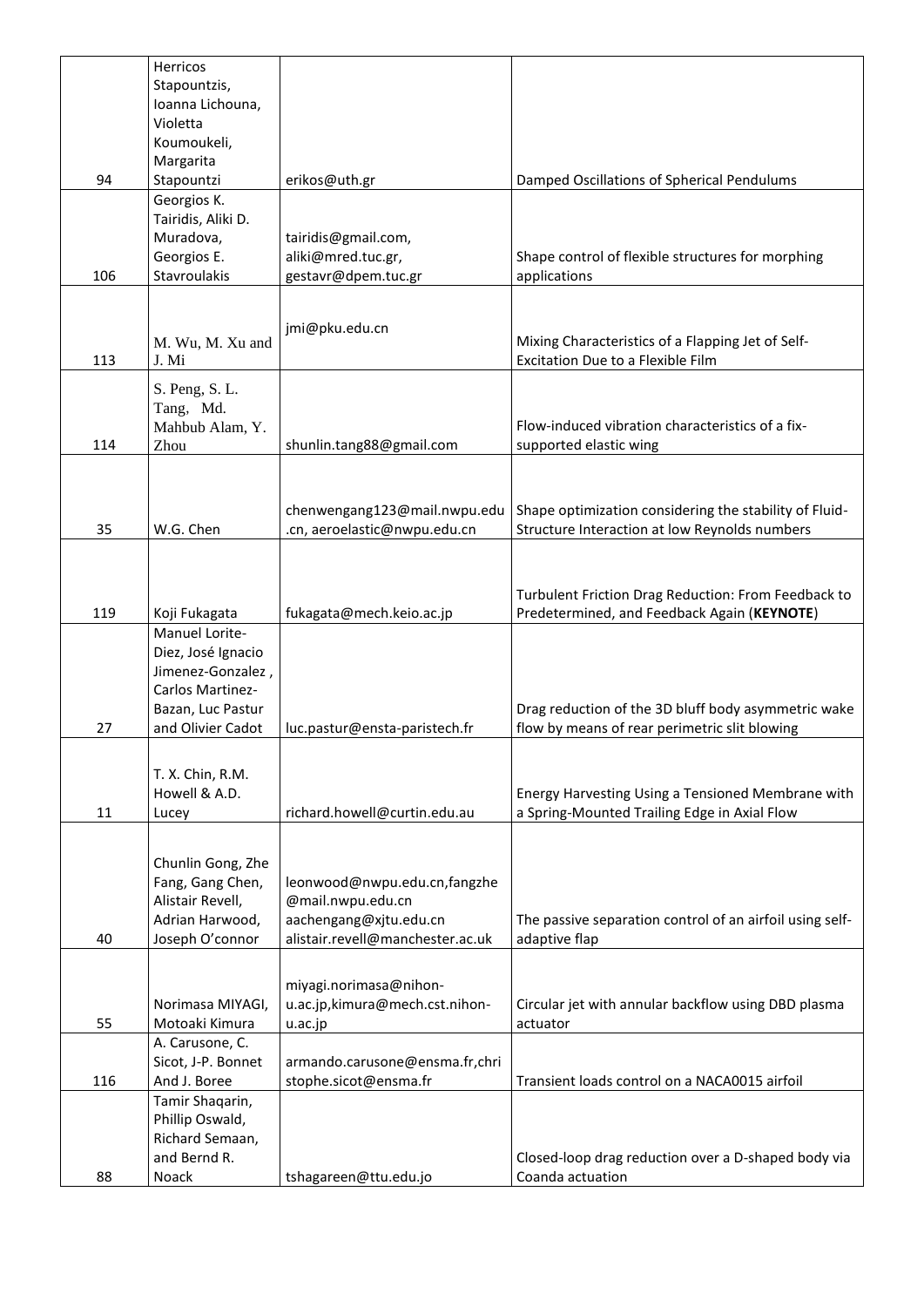| 32             | Zhang Bingfu, Tang<br>Hui and To Sandy                                     | zhangbfu@hit.edu.cn                                                                                | Skin-friction drag reduction using micro-grate<br>patterned superhydrophobic surface                                |
|----------------|----------------------------------------------------------------------------|----------------------------------------------------------------------------------------------------|---------------------------------------------------------------------------------------------------------------------|
| 108            | M. Monfaredi, X.S.<br>Trompoukis, K.T.<br>Tsiakas and K.C.<br>Giannakoglou | Morteza.monfaredi@gmail.com                                                                        | Continuous adjoint for Aerodynamic-aeroacoustic<br>optimization                                                     |
|                |                                                                            |                                                                                                    |                                                                                                                     |
| 4              | Jingyu Cui, Yang<br>Liu, Xiao Lanlan,<br>Chen Shuo                         | Jingyu.cui@connect.polyu.hk and<br>mmyliu@polyu.edu.hk                                             | Simulating the dynamics of primary cilium in pulsatile<br>flow by the immersed boundary-lattice Boltzmann<br>method |
| $\overline{7}$ | Hu Li, Yong Luo,<br>Shuhai Zhang                                           | ustchuli@foxmail.com,<br>yyLuoYong@foxmail.com,<br>shuhai_zhang@163.com                            | The POD analysis of screech tone in low mach<br>number axisymmetric supersonic jet                                  |
| 8              | Yong Luo, Hu Li,<br>Shuai Bin Han And<br>Shu Hai Zhang                     | yyLuoYong@foxmail.com,<br>ustcHuLi@foxmail.com,<br>hanshuaibin@pku.edu.cn,<br>shuhai_zhang@163.com |                                                                                                                     |
| 18             | Xiang Liu, Chunqi<br>Wang and Lixi<br>Huang                                | xliu123@hku.hk                                                                                     | Broadband Noise Absorber with Piezoelectric<br>Shunting                                                             |
|                |                                                                            |                                                                                                    |                                                                                                                     |
| 25             | Adam Beitel and<br>David Sumner                                            | adam.beitel@usask.ca,<br>david.sumner@usask.ca                                                     | Free-end mean pressure distribution for a finite<br>cylinder: effect of aspect ratio                                |
| 33             | Tsigklifis<br>And<br>к.<br>A.D. Lucey                                      | k.tsigklifis@curtin.edu.au,<br>t.lucey@curtin.edu.au                                               | Sinuous and varicose modes in turbulent flow through<br>a compliant channel                                         |
| 41             | Yuhui Yin, Yufei<br>Zhang, Haixin Chen                                     | yinyh17@mails.tsinghua.edu.cn,<br>zhangyufei@tsinghua.edu.cn,<br>chenhaixin@tsinghua.edu.cn        | Design of blown flap configurations based on a multi-<br>element airfoil                                            |
| 58             | Yajun Fan, Chao<br>Xia, Diandian Ge,<br>Zhigang Yang                       | fanfan1021@tongji.edu.cn,<br>chao.xia@tongji.edu.cn,<br>zhigangyang@tongji.edu.cn                  | Investigation of the asymmetric wake mode of a<br>three-dimensional square-back bluff body                          |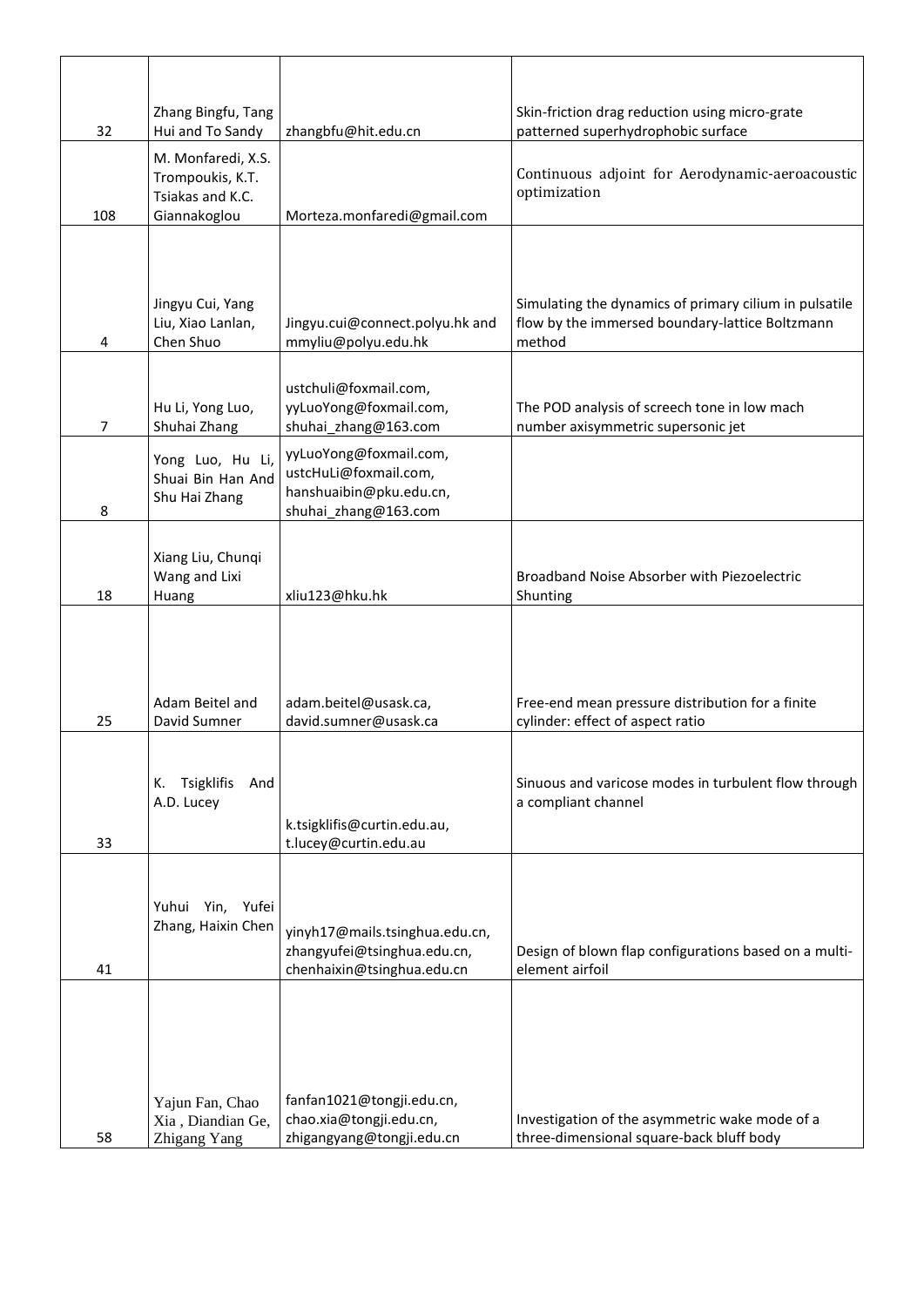|     | Qianwen Zhang,                     |                                                                  |                                                                                                     |
|-----|------------------------------------|------------------------------------------------------------------|-----------------------------------------------------------------------------------------------------|
| 62  | Chuqi Su, Yiping<br>Wang           | 274516923@qq.com,<br>wangyiping@whut.edu.cn                      | Aerodynamic Performance of a Sedan under<br>WindBridge-Tunnel Road Condition                        |
|     |                                    |                                                                  |                                                                                                     |
|     |                                    | xiaotigerzhx@tsinghua.edu.cn,                                    |                                                                                                     |
|     | Biao Wang and                      | wangbiao14@mails.tsinghua.edu.<br>cn,                            | Numerical studying the dynamic stall of reverse flow                                                |
| 75  | Zhixiang Xiao                      | liujian15@mails.tsinghua.edu.cn                                  | past a wing                                                                                         |
|     |                                    | Takashi_ishihara@okayama-                                        |                                                                                                     |
|     |                                    | u.ac.jp, kuno@fluid.cse.nagoya-<br>u.ac.jp, ishihara@cse.nagoya- |                                                                                                     |
| 78  | Takashi Ishihara,<br>Ryousuke Kuno | u.ac.jp                                                          | Drastic Changes of Turbulence in the Ignition Process<br>of an n-Heptane Air Mixture                |
|     |                                    |                                                                  |                                                                                                     |
|     | Y. Oguma, T.                       |                                                                  |                                                                                                     |
|     | Takase, H. Quan,                   |                                                                  | Visualization observation of two phase flow in                                                      |
| 79  | G. Peng                            | oguma.yasuyuki@nihon-u.ac.jp                                     | abrasive supply tube for abrasive injection jet                                                     |
|     | N. Mazellier, F.                   |                                                                  | Analysis of turbulent entrainment in                                                                |
| 92  | Stella, A. Kourta                  | nicolas.mazellier@univ-orleans.fr                                | separating/reattaching flows                                                                        |
|     |                                    |                                                                  |                                                                                                     |
|     |                                    |                                                                  |                                                                                                     |
| 98  | Chanhee Moon,<br>Kyung Chun Kim    | chmoon@pusan.ac.kr,<br>kckim@pusan.ac.kr                         | Structure generated turbulence: laminar flow through<br>metal form replica                          |
|     |                                    |                                                                  |                                                                                                     |
| 112 |                                    |                                                                  |                                                                                                     |
|     |                                    |                                                                  |                                                                                                     |
|     |                                    |                                                                  |                                                                                                     |
|     |                                    |                                                                  | Dynamics of a cambered A320 wing by means of SMA                                                    |
| 102 | M. Carvalho, C.<br>Raibaudo        | carvalho@laplace.univ-<br>tlse.fr,cedric.raibaudo@onera.fr       | morphing and time-resolved PIV at high Reynolds<br>number                                           |
|     |                                    |                                                                  |                                                                                                     |
|     |                                    |                                                                  |                                                                                                     |
|     |                                    |                                                                  |                                                                                                     |
|     |                                    |                                                                  | Design and experimental validation of A320 large<br>scale morphing flap based on electro-mechanical |
| 103 | Y. Bmegaptche                      | yannick.bmegaptchetekap@imft.fr                                  | actuators                                                                                           |